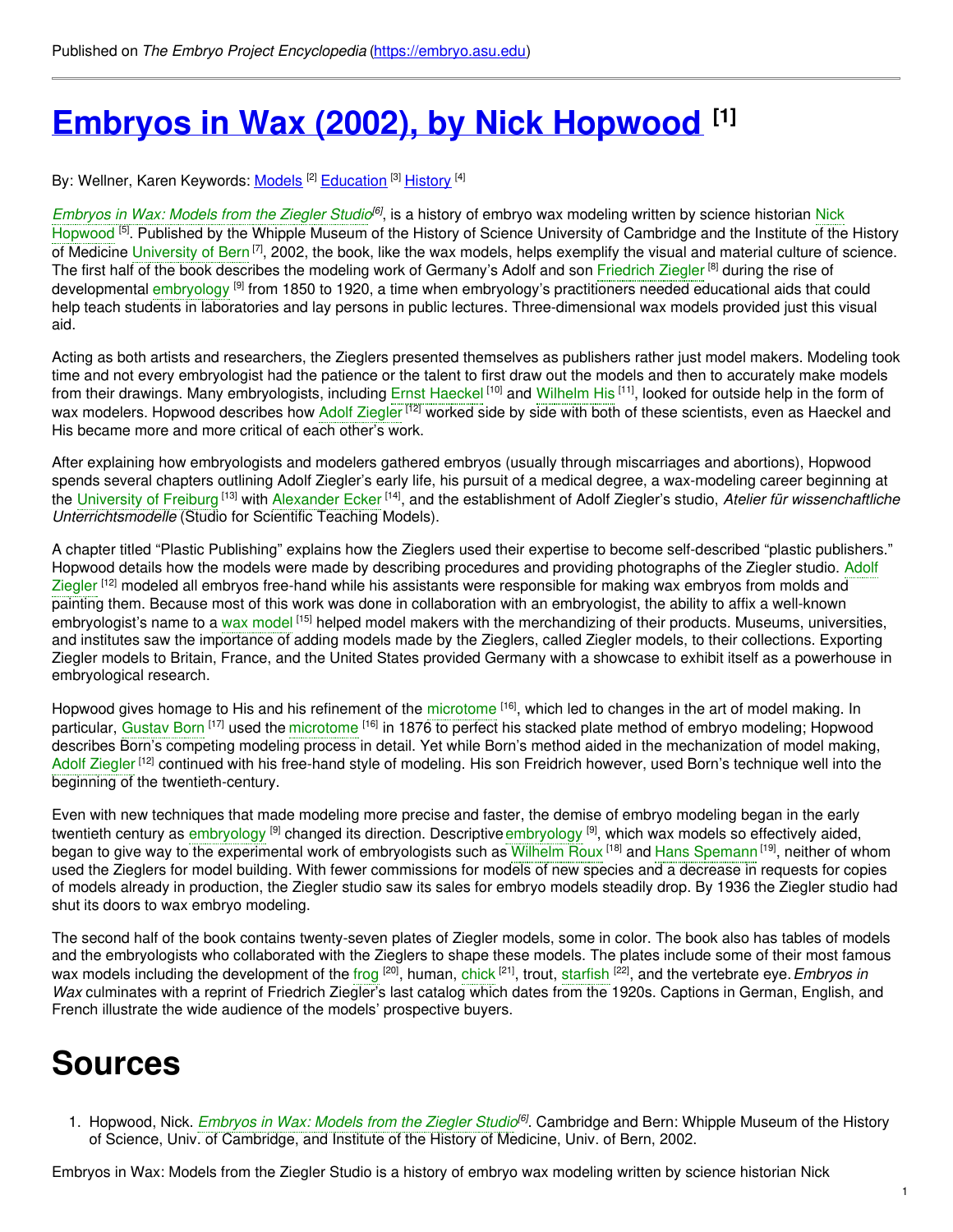Hopwood. Published by the Whipple Museum of the History of Science University of Cambridge and the Institute of the History of Medicine University of Bern, 2002, the book, like the wax models, helps exemplify the visual and material culture of science. The first half of the book describes the modeling work of Germany's Adolf and son Friedrich Ziegler during the rise of developmental embryology from 1850 to 1920, a time when embryology's practitioners needed educational aids that could help teach students in laboratories and lay persons in public lectures. Three-dimensional wax models provided just this visual aid.

#### **Subject**

[Hopwood,](https://embryo.asu.edu/library-congress-subject-headings/hopwood-nick) Nick<sup>[23]</sup>

#### **Topic**

[Publications](https://embryo.asu.edu/topics/publications)<sup>[24]</sup>

#### **Publisher**

Arizona State University. School of Life Sciences. Center for Biology and Society. Embryo Project Encyclopedia.

#### **Rights**

© Arizona Board of Regents Licensed as Creative Commons Attribution-NonCommercial-Share Alike 3.0 Unported (CC BY-NC-SA 3.0) http://creativecommons.org/licenses/by-nc-sa/3.0/

#### **Format**

[Articles](https://embryo.asu.edu/formats/articles)  $^{\left[ 25\right] }$ 

**Last Modified** Wednesday, July 4, 2018 - 04:40

**DC Date Accessioned** Thursday, May 10, 2012 - 14:06

**DC Date Available** Thursday, May 10, 2012 - 14:06

### **DC Date Created**

2010-06-25

### **DC Date Created Standard**

Friday, June 25, 2010 - 07:00

[Contact](https://embryo.asu.edu/contact) Us

© 2021 Arizona Board of Regents

The Embryo Project at Arizona State University, 1711 South Rural Road, Tempe Arizona 85287, United States

**Source URL:** https://embryo.asu.edu/pages/embryos-wax-2002-nick-hopwood

#### **Links**

- [1] https://embryo.asu.edu/pages/embryos-wax-2002-nick-hopwood
- [2] https://embryo.asu.edu/keywords/models
- [3] https://embryo.asu.edu/keywords/education
- [4] https://embryo.asu.edu/keywords/history
- [5] https://embryo.asu.edu/search?text=Nick%20Hopwood
- [6] https://embryo.asu.edu/search?text=Embryos%20in%20Wax%3A%20Models%20from%20the%20Ziegler%20Studio
- [7] https://embryo.asu.edu/search?text=University%20of%20Bern
- [8] https://embryo.asu.edu/search?text=Friedrich%20Ziegler
- [9] https://embryo.asu.edu/search?text=embryology
- [10] https://embryo.asu.edu/search?text=Ernst%20Haeckel
- [11] https://embryo.asu.edu/search?text=Wilhelm%20His
- [12] https://embryo.asu.edu/search?text=Adolf%20Ziegler
- [13] https://embryo.asu.edu/search?text=University%20of%20Freiburg
- [14] https://embryo.asu.edu/search?text=Alexander%20Ecker
- [15] https://embryo.asu.edu/search?text=wax%20model
- [16] https://embryo.asu.edu/search?text=microtome